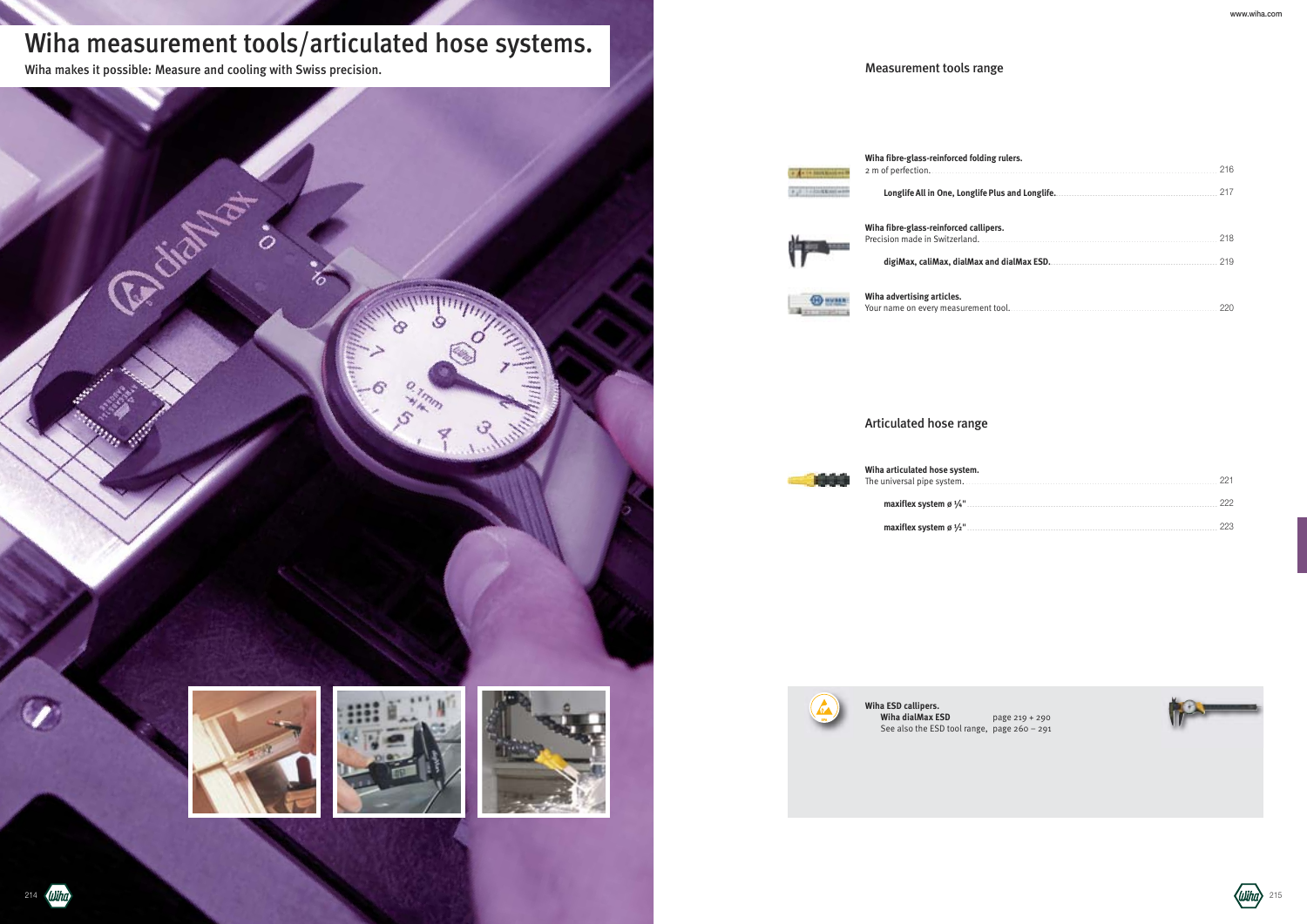# Wiha fibre-glass-reinforced folding rulers.

2 m of perfection.

**Permanent – Longlife**

- no swelling from contact with water!
- distinctly longer service life compared to wooden folding
- ruler
- resistant to chemicals, washable

#### **Longlife Plus**

- red joint bodies for improved legibility
- wear-resistant metal ends
- backwards running scale

## **Longlife All in One**

- angle measurement function – depth measurement function
- 



### *Angle gauge*





*Backwards running scale*









The Polyamide reinforced with 30% fibre-glass makes the Longlife ruler water resistant and scratch and score-proof.

Compared to wooden folding rulers a substantially higher service life is attained.

A deep embossed, precise scale on each segment contributes to the excellent performance characteristics.



The world's first folding ruler made of high-quality fibre-glass material was developed and manufactured in 1968 and, since then, has been successfully marketed under the "Longlife" name.

Its characteristic joint with perfect long-life characteristics is still unique.

## Longlife All in One and Longlife Plus. Displays.

|                           |                  | Order-No. Art.-No.<br>Content                                                                        |  |
|---------------------------|------------------|------------------------------------------------------------------------------------------------------|--|
|                           | <b>AQNG</b>      | 410 2007 2 VH 20 x 41020072 Longlife All in One, 2 m<br>336608                                       |  |
|                           | <b>LL IN ONE</b> | 410 2001 1 VH 20 x 41020011 Longlife Plus, 2 m, yellow<br>Sale only in pack quantities!<br>339456    |  |
|                           | Angle gauge      | 410 2000 2 VH 20 x 41020002 Longlife, 2 m, white<br>344955<br>Special scales available on request.   |  |
| $\langle$ ( <i>lihn</i> ) |                  | 410 1000 2 VH 54 x 41010002 Longlife, 1 m, white<br>33946<br>$\langle$ ( <i>lilihn</i> $\rangle$ 217 |  |



**ALL IN ONE** 





## . IT ISSUE CARDS IN 1999 ACTS 10 P W W W W W W W W W W Y

| 410 2001  | Longlife Plus folding metre rule, 2 m, metric, 10 segments.                |  |  |  |  |  |  |  |
|-----------|----------------------------------------------------------------------------|--|--|--|--|--|--|--|
|           | With metal ends.                                                           |  |  |  |  |  |  |  |
| Material: | Glass fibre reinforced polyamide. Scratch, weather and chemical resistant. |  |  |  |  |  |  |  |
| Joints:   | Play free, wear resistant and maintenance free joint                       |  |  |  |  |  |  |  |
|           | with steel spring pin for constant tension.                                |  |  |  |  |  |  |  |
|           | Usefull 90° snap-in position.                                              |  |  |  |  |  |  |  |
| Scale:    | Deep embossed black scale in 1 mm increments.                              |  |  |  |  |  |  |  |
|           | Every 10 cm is marked in red.                                              |  |  |  |  |  |  |  |
| Accuracy: | CE conformity, EU standard accuracy class III.                             |  |  |  |  |  |  |  |
| Extra:    | Wear resistant metal ends on the first and last segments.                  |  |  |  |  |  |  |  |
|           | Readable from both sides through a second, backwards running scale         |  |  |  |  |  |  |  |
|           | (Recto Verso).                                                             |  |  |  |  |  |  |  |
|           |                                                                            |  |  |  |  |  |  |  |
| Order-No. | . ، ، ، ، ، ا                                                              |  |  |  |  |  |  |  |
|           |                                                                            |  |  |  |  |  |  |  |

| Order-No. | ⊺ատ | $\sqrt{2}$ |              |    |
|-----------|-----|------------|--------------|----|
| 270551    | 15  | 140        | vellow       | 10 |
| 270599    | 15  | 140        | white        | 10 |
| 27060 5   | 15  | 140        | yellow/white | 10 |



### Longlife.

| 410 2000<br>Material: |       |     | Glass fibre reinforced polyamide.<br>Scratch, weather and chemical resistant.                                                        | Longlife folding metre rule, 2 m, metric, 10 segments. |  |
|-----------------------|-------|-----|--------------------------------------------------------------------------------------------------------------------------------------|--------------------------------------------------------|--|
| Joints:               |       |     | Play free, wear resistant and maintenance free joint<br>with steel spring pin for constant tension.<br>Usefull 90° snap-in position. |                                                        |  |
| Scale:                |       |     | Deep embossed black scale in 1 mm increments.<br>Every 10 cm is marked in red.                                                       |                                                        |  |
| Accuracy:             |       |     | CE conformity, EU standard accuracy class III.                                                                                       |                                                        |  |
| Order-No.             | ـىسىڭ |     | C                                                                                                                                    |                                                        |  |
| 270582                | 15    | 140 | vellow                                                                                                                               | 10                                                     |  |
| 270575                | 15    | 140 | white                                                                                                                                | 10                                                     |  |

### 7,8% | 100 C-0100 | (D)

N E W 410 … VH Sales counter display for Longlife folding rulers. Card display with 20 pcs. (2 m) or 54 pcs. (1 m).

| 410 1000  | Longlife folding metre rule, 1 m, metric, 10 segments. |  |  |  |  |  |  |  |
|-----------|--------------------------------------------------------|--|--|--|--|--|--|--|
| Material: | Glass fibre reinforced polyamide.                      |  |  |  |  |  |  |  |
|           | Scratch, weather and chemical resistant.               |  |  |  |  |  |  |  |
| Joints:   | Play free, wear resistant and maintenance free joint   |  |  |  |  |  |  |  |
|           | with steel spring pin for constant tension.            |  |  |  |  |  |  |  |
|           | Usefull 90° snap-in position.                          |  |  |  |  |  |  |  |
| Scale:    | Deep embossed black scale in 1 mm increments.          |  |  |  |  |  |  |  |
|           | Every 10 cm is marked in red.                          |  |  |  |  |  |  |  |
| Accuracy: | CE conformity, EU standard accuracy class III.         |  |  |  |  |  |  |  |
|           |                                                        |  |  |  |  |  |  |  |
| Order-No. | $t_{\rm max}$                                          |  |  |  |  |  |  |  |

## 27061 2 13 45 vellow 10 **27062 9 13 45** white 10



| 410 1010  |               |    | Longlife folding metre rule, 1 m, metric, 5 segments. |    |  |
|-----------|---------------|----|-------------------------------------------------------|----|--|
| Material: |               |    | Glass fibre reinforced polyamide.                     |    |  |
|           |               |    | Scratch, weather and chemical resistant.              |    |  |
| Joints:   |               |    | Play free, wear resistant and maintenance free joint  |    |  |
|           |               |    | with steel spring pin for constant tension.           |    |  |
|           |               |    | Usefull 90° snap-in position.                         |    |  |
| Scale:    |               |    | Deep embossed black scale in 1 mm increments.         |    |  |
|           |               |    | Every 10 cm is marked in red.                         |    |  |
| Accuracy: |               |    | CE conformity, EU standard accuracy class III.        |    |  |
|           |               |    |                                                       |    |  |
| Order-No. | $t_{\rm min}$ |    |                                                       |    |  |
| 270636    | 15            | 65 | vellow                                                | 20 |  |



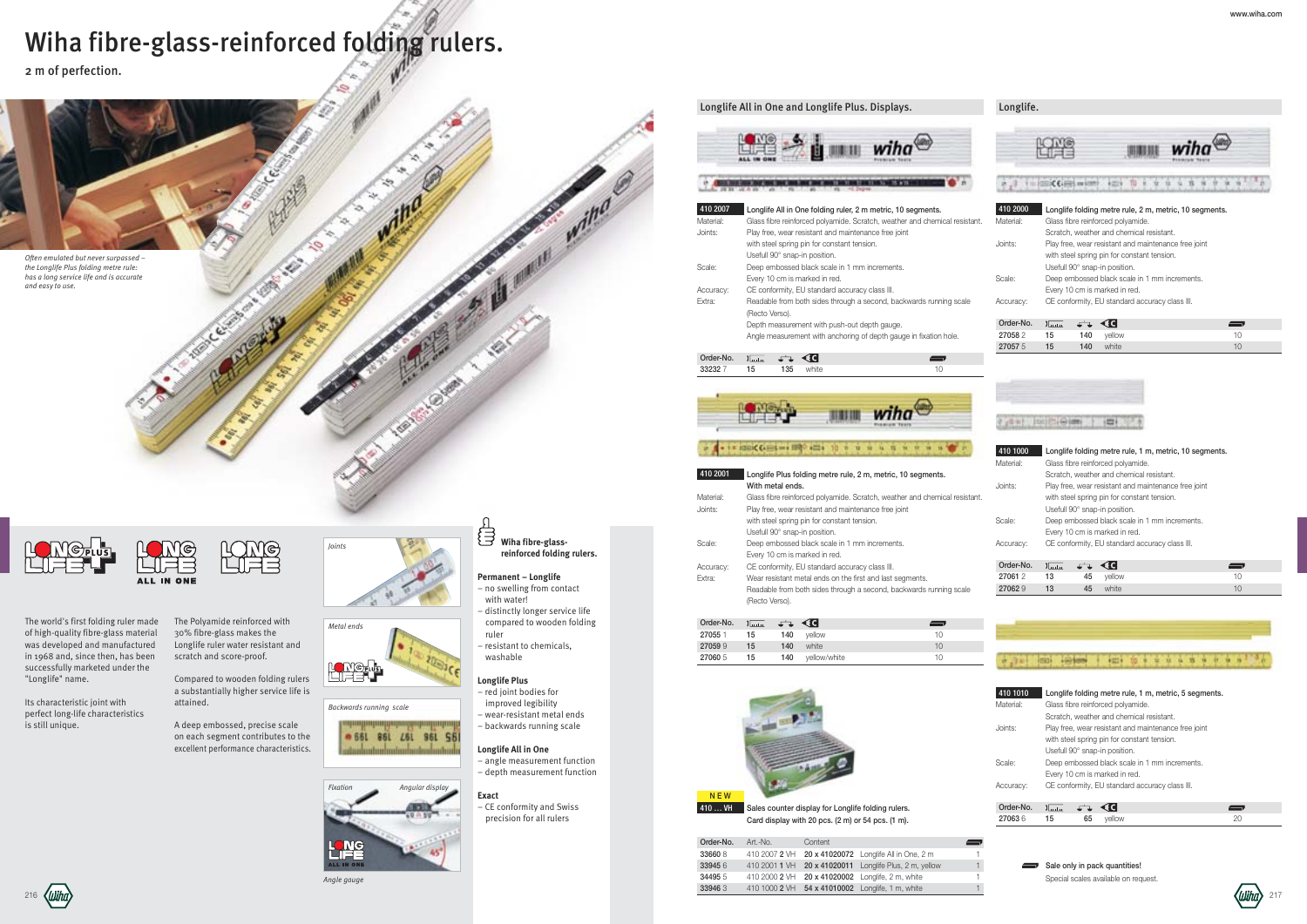## **Wiha Info**



*Outside measuring Inside measuring Depth measuring Depth measuring* 



# Wiha fibre-glass-reinforced callipers.

Precision made in Switzerland.

**Wiha fibre-glassreinforced callipers.**

**Permanent**

d

– very rigid with 50% fibre-glass

component **High tech material**

#### – non-metallic – non-corrosive – non-magnetic – minimum thermal conductivity – electrically insulating

218  $\langle UUh\pi\rangle$   $\langle UUh\pi\rangle$  219 – practical ratchet guarantees equally balanced clamping force of the measurement jaws

– resistant to chemicals – temperature resistant measuring surfaces: temporarily to 180°,

## permanently at 100-120° **Versatile applications** – highly sensitive measurement objects

– electronic components – sensitive surfaces

– model making and prototype

- production
- food industry
- ESD protective zones

#### **Precise**

*The measuring jaw of the fibre-glass reinforced calliper enables scratch-free measurement of even very delicate, shiny surfaces.*

corrosive material, Wiha callipers can also be used in damp working environments. With the Wiha dialMax ESD callipers,



measuring at ESD workstations and in ESD protection zones is now possible for the first time.

*The dialMax ESD calliper can be used for measuring delicate electronic components.*



The Wiha callipers from the "max" range are manufactured since 1965 with Swiss precision. Due to the unique advantages made available by the non-metal, high-tech material with 50% fibre-glass component, the callipers have found new applications where their advantages are distinct when compared to the more heavy metal designs.

They are particularly suitable for measuring high-quality and highly sensitive objects.

These measuring tools are also ideal for all metal, wood and plasticprocessing applications, for field staff and service engineers. Thanks to their antimagnetic properties, Wiha callipers prevent measuring surfaces from becoming soiled by metal filings, which could impair the accuracy of measurements. Since they are made of non-



digiMax and caliMax. 1539 411 170 1 Digital calliper digiMax, reading 0.01 mm. Material: Non-metallic high-tech material with 50% fibre-glass content. Scale: 5-digit digital display with 7.5 mm numeral height for easy reading. Reading: 0.01 mm as well as 0.0005 inch. Packaging: Plastic box with hanging attachment. Standards: CE compliant. Application: For outside, inside and depth measurements.

Extra: Switches off automatically after 5 minutes of non-use. Zero setting possible in every position for quick comparison measurements. Battery with approx. 2-year service life included.

| . .<br>៶←→ | $\blacksquare$ | - - |  |
|------------|----------------|-----|--|
| 50         |                |     |  |



| 411 320 3    |                                          |    | Vernier calliper caliMax, reading 0.1 mm.                             |    |
|--------------|------------------------------------------|----|-----------------------------------------------------------------------|----|
| Material:    |                                          |    | Non-metallic high-tech material with 50% fibre-glass content.         |    |
| Scale:       | Vernier for millimetre and inch display. |    |                                                                       |    |
| Reading:     | 0.1 mm as well as 1/64 inch.             |    |                                                                       |    |
|              | Accuracy as per DIN 862.                 |    |                                                                       |    |
| Packaging:   | Blister packed.                          |    |                                                                       |    |
| Application: |                                          |    | For outside, inside and depth measurements.                           |    |
| Extra:       |                                          |    | Almost parallax-free reading of the measurement value.                |    |
|              |                                          |    | Neon green vernier scale in with strong contrast for optimal reading. |    |
|              |                                          |    |                                                                       |    |
| Order-No.    | V.<br>L J.                               |    |                                                                       |    |
| 270834       | 150<br>6                                 | 45 |                                                                       | 10 |

### dialMax and dialMax ESD.

27082 7 150 6 45

| 411 210 2    | Analog calliper dialMax, reading 0.1 mm.                      |
|--------------|---------------------------------------------------------------|
| Material:    | Non-metallic high-tech material with 50% fibre-glass content. |
| Scale:       | Dial. diameter 35 mm.                                         |
| Reading:     | 0.1 mm; 1 dial rotation represents 10 mm.                     |
|              | Accuracy as per DIN 862.                                      |
| Packaging:   | Blister packed.                                               |
| Application: | For outside, inside and depth measurements.                   |
| Extra:       | Impact resistant dial can be recalibrated to zero.            |
| Order-No.    |                                                               |

| Material:    | Calliper made of ESD-safe material.                           |  |  |  |  |
|--------------|---------------------------------------------------------------|--|--|--|--|
|              | Non-metallic high-tech material with 60% fibre-glass content. |  |  |  |  |
|              | Surface resistance 10 <sup>6</sup> - 10 <sup>9</sup> ohms.    |  |  |  |  |
| Scale:       | Dial. diameter 35 mm.                                         |  |  |  |  |
| Reading:     | 0.1 mm; 1 dial rotation represents 10 mm.                     |  |  |  |  |
|              | Accuracy as per DIN 862.                                      |  |  |  |  |
| Packaging:   | Blister packed.                                               |  |  |  |  |
| Standards:   | IEC 61340-5-1.                                                |  |  |  |  |
| Application: | For all work with electrostatically endangered components.    |  |  |  |  |
|              | For outside, inside and depth measurements.                   |  |  |  |  |
| Extra:       | Measurements in ESD protection zones and at ESD workstations. |  |  |  |  |
|              | Impact resistant dial can be recalibrated to zero.            |  |  |  |  |
|              |                                                               |  |  |  |  |



| Order-No. | <b>ALLEY AND</b> |  |  |
|-----------|------------------|--|--|
| 21439 V   |                  |  |  |





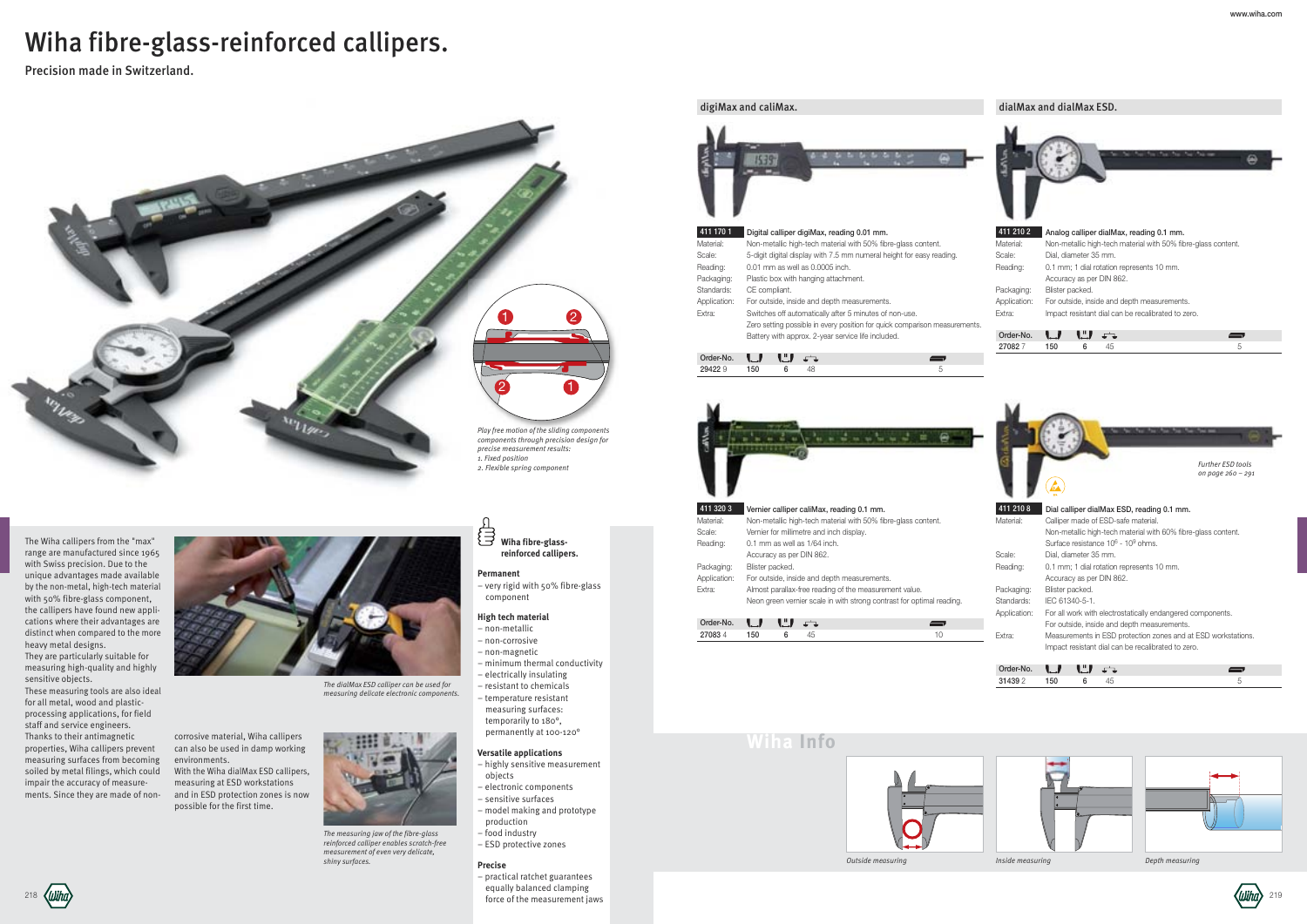

Wihn 220

# Wiha advertising articles.

#### **目 Wiha advertising articles.**

Your name on every measurement tool.

#### **Permanent advertising – Longlife**

– distinctly longer service life of Longlife rulers compared to wooden folding rulers because of water resistance

### **Versatile –**

- **your name on the ruler**
- 2 m, 1 m, white, yellow, further colours on request

## **Versatile –**

**your name on the callipers** – special colours on request

## **Top product**

– Swiss precision with all folding rulers and callipers

*1 m folding metre rule with max. advertising space of 75 x 17 mm*

*A limited advertising space is available for your design: 2 m folding metre rule with max.*

*advertising space of 160 x 25 m*



*New: with digital printing (complete surface of side)!*





*Price on request. Please specify your desired product, quantity and the number of colours to be printed.*

Because of their excellent characteristics the Wiha measuring tools make perfect advertising products for you and your customers. Do you place value on high quality advertising products with a long service life? Then the folding rulers of the Longlife series with their perfect long-life properties are the perfect solution. The water resistant and scratch and score-proof fibreglass reinforced plastic makes the Longlife ruler the best advertising product for all applications, with a distinctly longer advertising duration than a wooden folding ruler.

Whether 2 m, 1 m, yellow or white, the Wiha folding rulers embellished with your imprint give you and your customers the ideal surface for long-term advertising effects. Advertise your imprint on the side surfaces of the folding rulers or on the measuring jaws of the Wiha callipers.





# Wiha articulated hose system.

The universal pipe system.

*The Wiha maxiflex® universal articulatedhose system is dimensionally stable, individually adjustable and has a long service life.*

*Unrestricted flow design*

Wiha maxiflex® is a universal articulated hose system with maximum flexibility.

The broad range of hose joints, nozzles, connections, junctions and stop valves supply perfect solutions for every cooling or lubrication task.

A high quality and indestructible plastic, extensive design knowledge and precise manufacturing of all components ensures that this articulated hose system can be adapted for each individual application in day-to-day practice. With tight fitting components, maxiflex® is dimensionally stable, meaning no altering under pressure or via machine vibrations.



*Assembly pliers Separation wedge*

*Assembly pliers and separation wedge*



- **Permanent** – high quality, indestructible, dimensionally stable plastic
- resistant to chemicals and solvents
- is not an electrical conductor

#### **Universal use**

- cooling and lubrication for sawing, drilling, milling, grinding and machining processes
- blowing out and drawing in of air
- conducting of solvents
- positioning of auxiliary aids (so-called third hands)

#### **Flexible**

– adapter solutions for other hose systems

#### **Precise**

– Swiss precision with articulated hose assortment